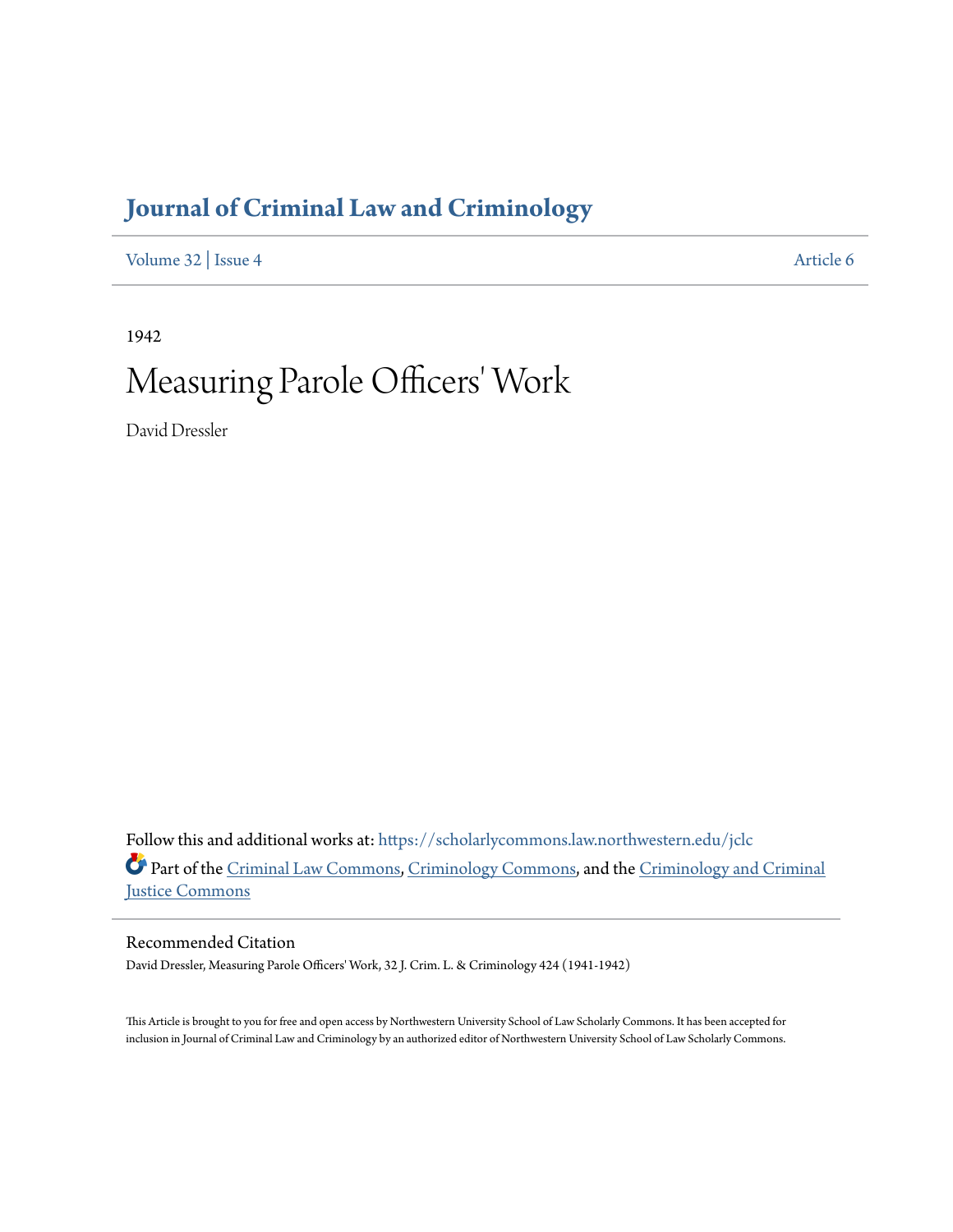## **MEASURING** PAROLE OFFICERS' WORK

#### David Dressler<sup>1</sup>

Private case work agencies have long adopted methods of evaluating the work of staff members. It has been relatively simple because case loads are low, supervisors are in close touch with each case and worker, and criteria or standards have been well understood.

In the parole system the problem is neither as simple nor as well worked out. I am not aware that any agency has effectively achieved an evaluative process which remains in use. The situation is produced in part by such factors as: (1) The unequal background and training of staff members; (2) The absence of articulated standards of work; (3) The excessive case loads which make it impossible to get equally intensive work on all cases, and just as impossible for a supervisor to become familiar with each case handled by a parole officer under his supervision; (4) The fact that supervisors often have more parole officers under their guidance than they can reasonably be expected to deal with and evaluate; (5) The regrettable fact that sometimes these supervisors are themselves ill-equipped for the task of intelligent analysis of the procedures of case workers.

This article attempts to review what has been undertaken experimentally in an agency which has given some thought to the subject-the New York

State Division of Parole. Here the orientation is in case work. The criteria should be those of all case work agencies with the adaptations made necessary by the law-enforcement function in parole. Unfortunately, however, the staff, while for the most part previously trained in some form of case work, is very diversified as to experience and education. Some are graduates of schools of social work; many are not. Most are college graduates. **A** number hold higher degrees. They come from the family case work field, relief agencies, child placement organizations, correctional institutions, psychological and psychiatric clinics, etc. **A** few have had no previous case work experience whatever.

Supervisors carry as few as six and as many as ten parole officers---obviously too many. Some are very capable of evaluating case work endeavors, and a few are in this respect inferior to the parole officers whom they supervise.

Case loads range from as low as seventy to as high as ninety, but in no instance does this mean that one hundred per cent of the cases are active. **A** proportion always represent almost "paper cases;" parolees who, by law, must remain under the jurisdiction of the Board of Parole although they have long since become well-adjusted in the community and require no further service.

**<sup>1</sup>** Executive Director, **New** York State **Division -f** Parole, **80 Centre St., New York City.**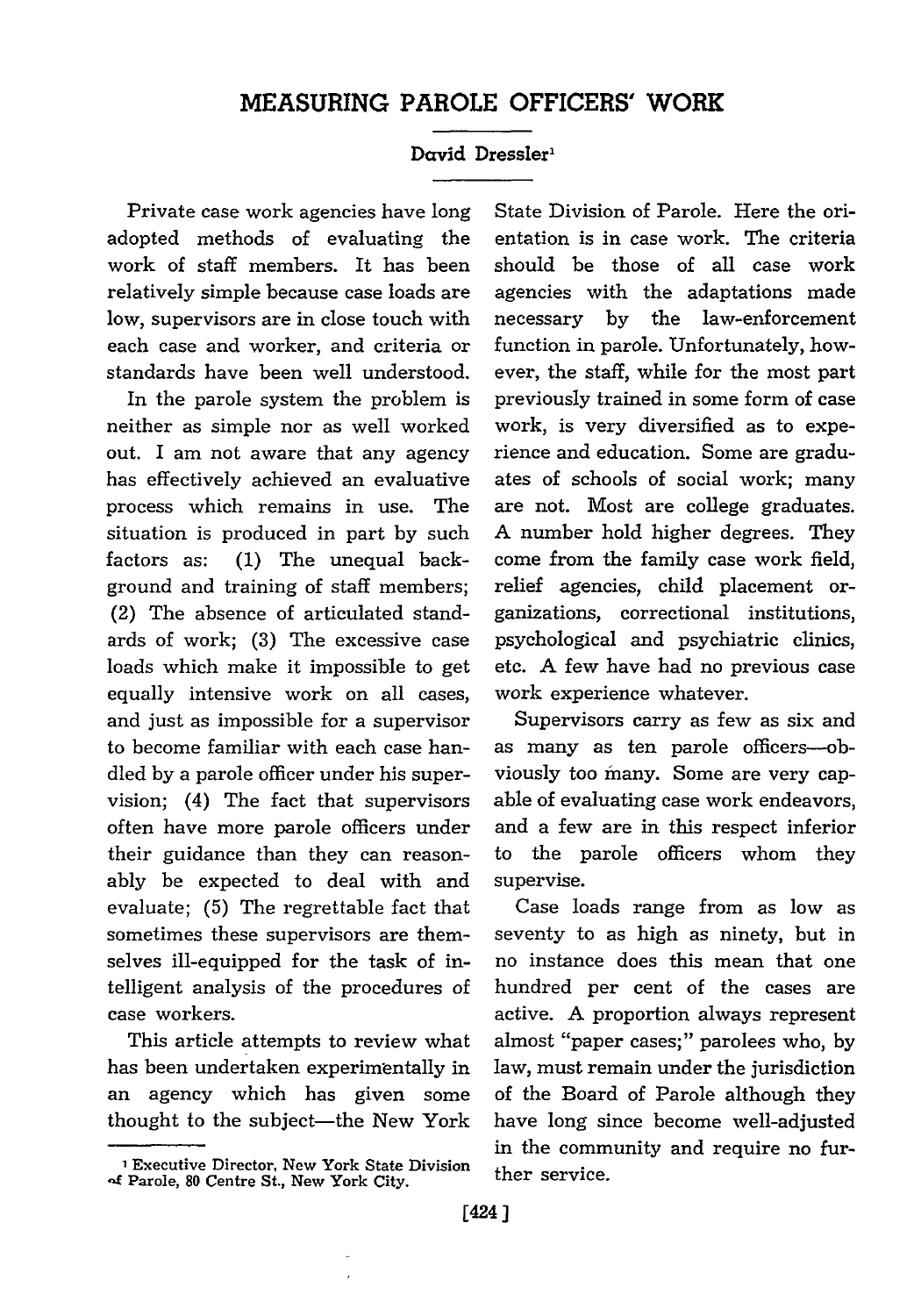Thus, it is believed, the experience of this agency in evaluation may be in a measure a contribution to the thinking of other parole organizations because, while more fortunately set up and financed than most parole groups, the N. Y. State Division of Parole nevertheless has a number of the handicaps which complicate the problem of evaluation for other parole bodies.

### *Indirect, Administrative Evaluative Devices*

So familiar are they that no discussion is required of the more informal, continuous methods of evaluation that are time-honored in case work generally: the weekly conference between worker and supervisor, and the supervisory or executive conference.

In the first the supervisor has his most direct and intimate contact with the parole officer-his closest vantage point of observation and evaluation. In the second, the supervisor, in the give and take in conference of people with similar functions, is not only crystallizing his thoughts about his workers but standardizing his evaluative techniques through comparison with the approaches of. the other supervisors.

#### *Case Reading as Evaluation*

The New York State Division of Parole undertook an experiment in evaluation which has proven to be a satisfactory device for getting a rounded picture of a cross-section of a parole officer's work. The procedure was copied from private agency practice and was adapted to the needs of a public agency with law-enforcement responsibilities. It is essentially analysis through case reading.

The parole agency must be concerned with three phases of an officer's work: (1) Qualitative aspects; (2) Quantitative aspects; (3) Personality and capacity factors. We want to know how the officer deals with the problems that confront him (essentially-his case work practices); how well he covers ground, is aware of what goes on, keeps control of the movements of his parolees (law-enforcement functions); and what sort of person the officer is, how well equipped for his task, how orientated, what his biases are, how stable he is, etc. Case reading, while not the sole source of such data nor one which illuminates all the processes of the offi-

cer, has nevertheless proven to be the one single process whereby one can get most comprehensively, in one operation, more material in this area than can be secured by any one other method.

Every third case in a given officer's load is pulled and read. The entire folder is studied for background but special scrutiny is given to that part of the record which represents the work of the parole officer who is being evaluated. (Cases are transferred from one officer to another on a territorial basis).

A quantitative analysis is made of "coverage;" the frequency of field contacts in the most recent twelve months. Even when a visit to the home or employment has no case work objective it is nevertheless important as a routine check of whereabouts and activity. A tabulation is set up as follows:

With regard to home visits the table shows the number of cases in which at least twelve visits were made in twelve possible months. Similarly the num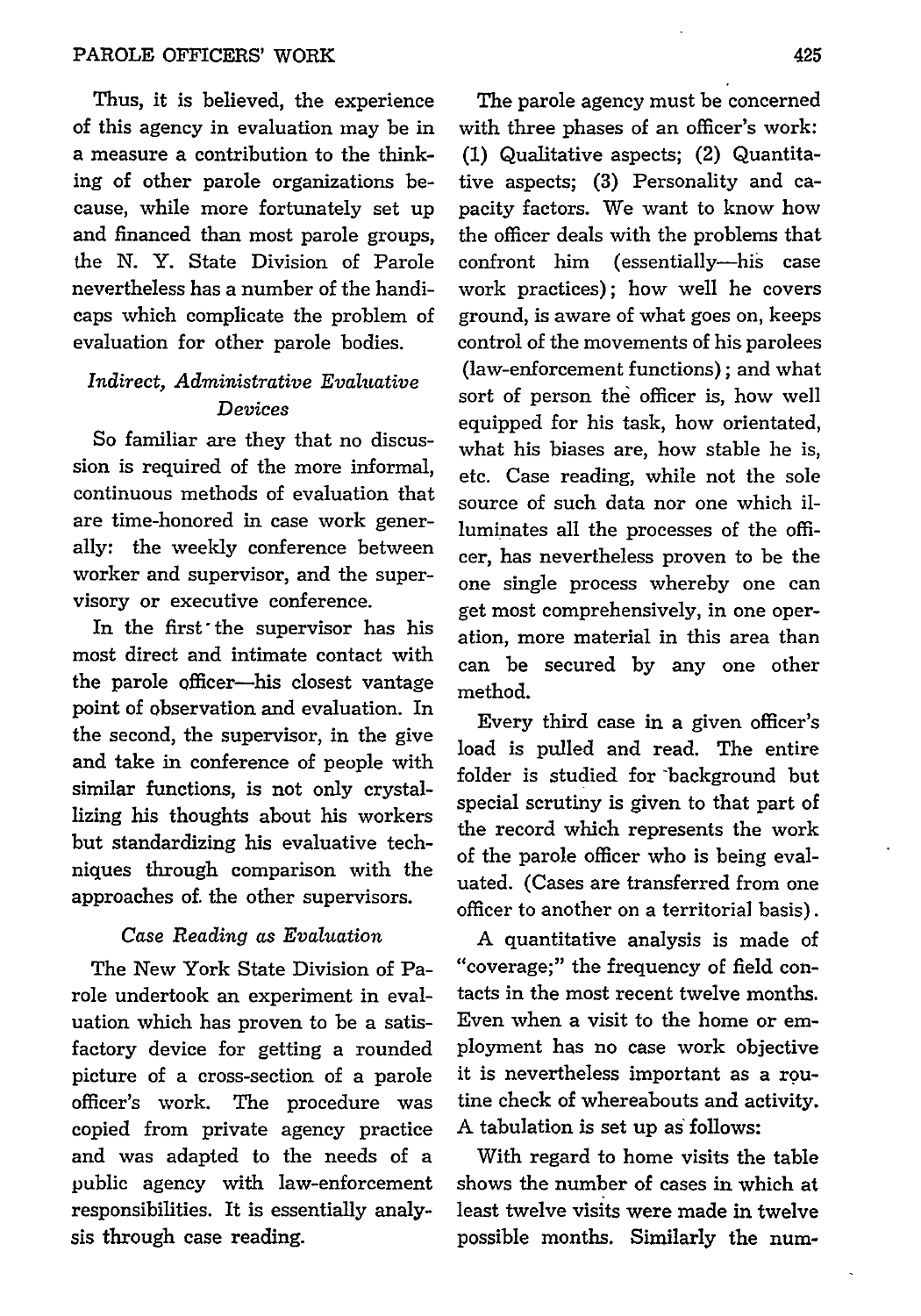ber in which eleven, ten, nine, and so on were made until we have the number in which no visits were made in the year studied. The same would be done for employment visits ruling out, however, for the sake of simplicity, cases not employed during all of the twelve month period. Thus the tabulation might read as follows:

#### **HOME** VisITs

| Number of Visits                                                   | Number of<br>Cases |
|--------------------------------------------------------------------|--------------------|
|                                                                    |                    |
|                                                                    |                    |
|                                                                    |                    |
|                                                                    |                    |
| $9 \text{ visits in } 12 \text{ months} \dots \dots 18$            |                    |
| $8 \text{ visits in } 12 \text{ months} \dots \dots 15$            |                    |
| $7 \text{ visits in } 12 \text{ months} \dots \dots \dots \quad 5$ |                    |
|                                                                    |                    |
|                                                                    |                    |
| $4 \text{ visits in } 12 \text{ months} \dots \dots \dots 3$       |                    |
| $3 \text{ visits in } 12 \text{ months} \dots \dots 2$             |                    |
|                                                                    |                    |
|                                                                    |                    |
|                                                                    |                    |
| Cases Studied                                                      |                    |

#### **EMPLOYMENT VISITS**

|                                                                    | Number o: |
|--------------------------------------------------------------------|-----------|
| Number of Visits                                                   | Cases     |
| 12 visits in 12 months                                             |           |
|                                                                    |           |
|                                                                    |           |
|                                                                    |           |
| $8 \text{ visits in } 12 \text{ months} \dots \dots 3$             |           |
|                                                                    |           |
| $6$ visits in 12 months11                                          |           |
| $5$ visits in 12 months12                                          |           |
| 4 visits in 12 months10                                            |           |
| $3 \text{ visits in } 12 \text{ months} \dots \dots \dots \quad 5$ |           |
|                                                                    |           |
|                                                                    |           |
|                                                                    |           |
| Cases Studied                                                      |           |

These figures are then analyzed with regard for such factors as: nature of the officer's territory; transportation facilities; any unusual additional burdens; weather conditions; vacations; sick leaves; number of special problems that require undue expenditure of time; etc., etc. Such an analysis of course is at best sketchy and liable to overlook pertinent factors in the situation. Consequently the tabulation is to be construed as an indicator only; a possible clue for further study and, only in extreme cases, as valid datum in itself. An analysis such as subsequently enters into the evaluation might read:

Mr. C's coverage quantitatively leaves much to be desired. Of twenty-one cases eighteen had been visited at home three times or less in six months while in only three cases were there more than three visits in that period. Employment checks, as is clear, received even less attention.

However, Mr. C. was ill two weeks during this period. Moreover, he has perhaps the most difficult transportation problems in the district office. These facts alone, nevertheless, are insufficient reasons for the generally poor coverage throughout, a fact supported by the case reading where, as will be pointed out, even field emergencies did not receive the prompt attention they required.

Each case folder is now read. Notes are taken and in addition, for each case, a sheet is set up showing *in that particular instance* (instead of as a statistical whole as in the foregoing): (1) dates of home visits ; (2) who was seen each time; (3) dates of employment visits; (4) whether the parolee was himself seen at work; (5) dates when the parolee missed reports and what action was taken; (6) date of last chronological entry.

The case notes include a brief history of developments, comments by the evaluator on specific incidents, activities of the officer, etc. Where pertinent, an exact transcript is made of entries.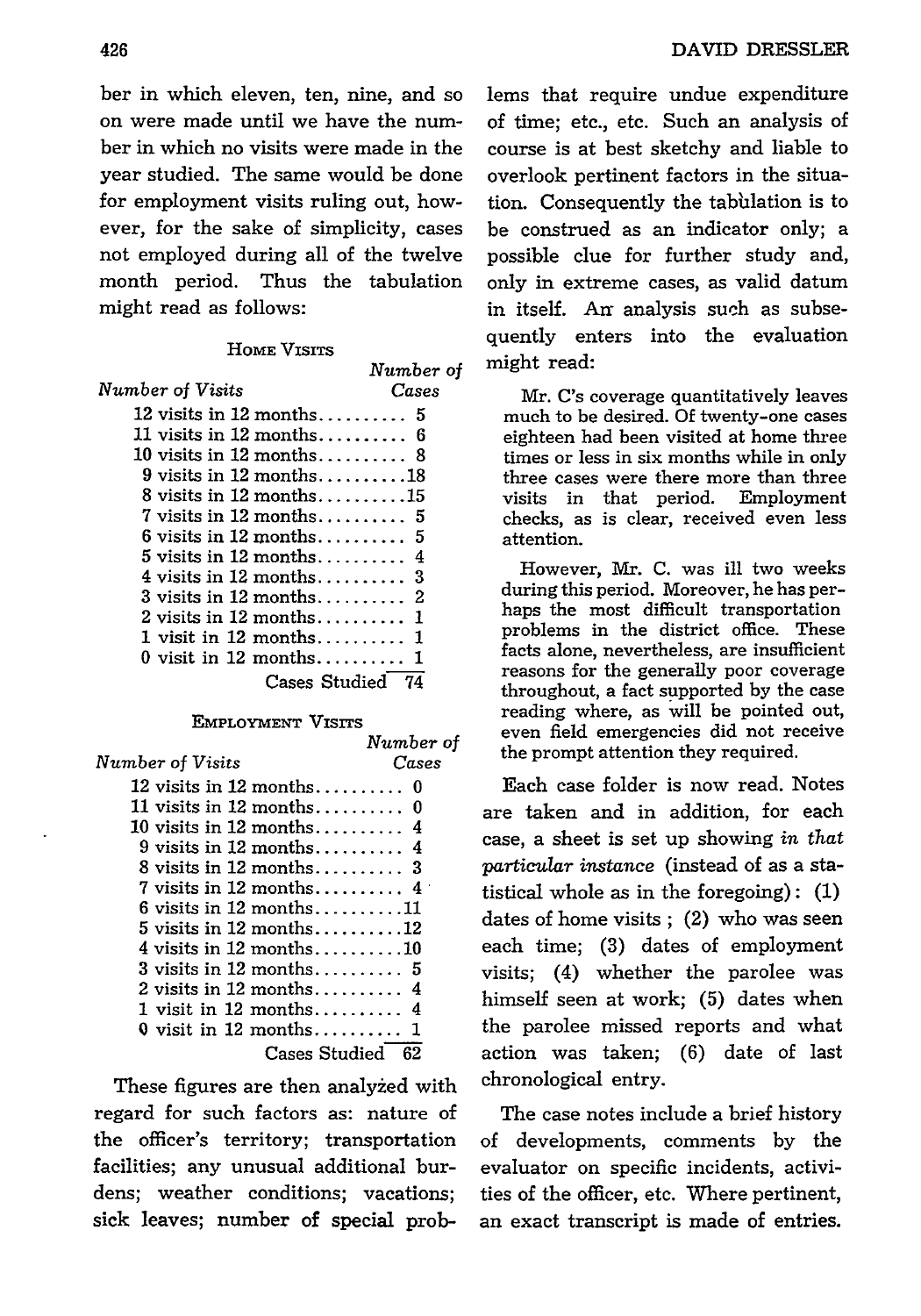As the reader goes through more folders he begins to detect what is typical and What is atypical in the parole officer's work. He sees the emergence of problems, what the officer's strength and weaknesses are. He arrives at a point where he can make tentative generalizations. He jots these down in his notes but on separate sheets, not as a part of the notes of a specific case. For instance, in addition to notes on ten cases read up to that point, a supervisor had built up the following memoranda:

Recording generally slipshod, oversuccinct, sometimes incomprehensible. Not proof-read.

This isn't case work. It's just reportorial recording of what the parolee *says* happened.

P.O. doesn't influence situation. Problems have to come to him. He doesn't show awareness.

Makes many field contacts-but are they meaningful?

Agency procedure and policy carefully observed. See X case for example.

P.O. shows insistence on parolees **fot** missing reports.

How is it P.O. scarcely ever detects delinquency-becomes aware of it only when parolee is arrested or someone complains? Is the case load unusually good or the P.O. unusually poor?

By the time all the cases have been read the evaluator has two sets' of notes: one on cases, and one comprised of generalizations,' questions, tentative conclusions derived from the reading. Now the report is ready to be drafted.

We try not to circumscribe the evaluation but to let the reading itself dictate what should be included and what emphasized. But generally speaking, the report is built around an outline somewhat as described below:

The basis of selection of cases is explained. The cases read are listed. A general statement as to the purpose and nature of the evaluation is made. An example is this:

In pursuance of my regular policy of consistent case reading. I have gone through the following folders of Mr. B. (Cases listed)

I selected every third case on the December monthly report.

It is true, of course, that the cases selected at random may not be a typical cross-section of Mr. B.'s work. It may also be true to an extent that case reading in itself does not give a complete picture of such other factors as the organization of time, esprit de corps, work habits, etc., of the parole officer. Nevertheless, I have found case reading to be the most significant method of evaluating a parole officer's work.

Then is given the analysis of the quantitative aspects of the work already described.

From this point on there is much less uniformity: the evaluation deals with qualitative, hence more subjective, judgmental data. An attempt is made first to give valid generalizations, general characterizations of the officer's work. Validity can be claimed when the majority of cases can be shown to have the characteristics described. For instance: if most cases gave evidence of an over-authoritarian approach it would be pertinent to say so. But if only several do, then this should be made clear so that one does not get the inference that authoritarianism is the norm. Factors and phenomena which might be part of this general statement include, among any and many others which may be pertinent to a given officer's work: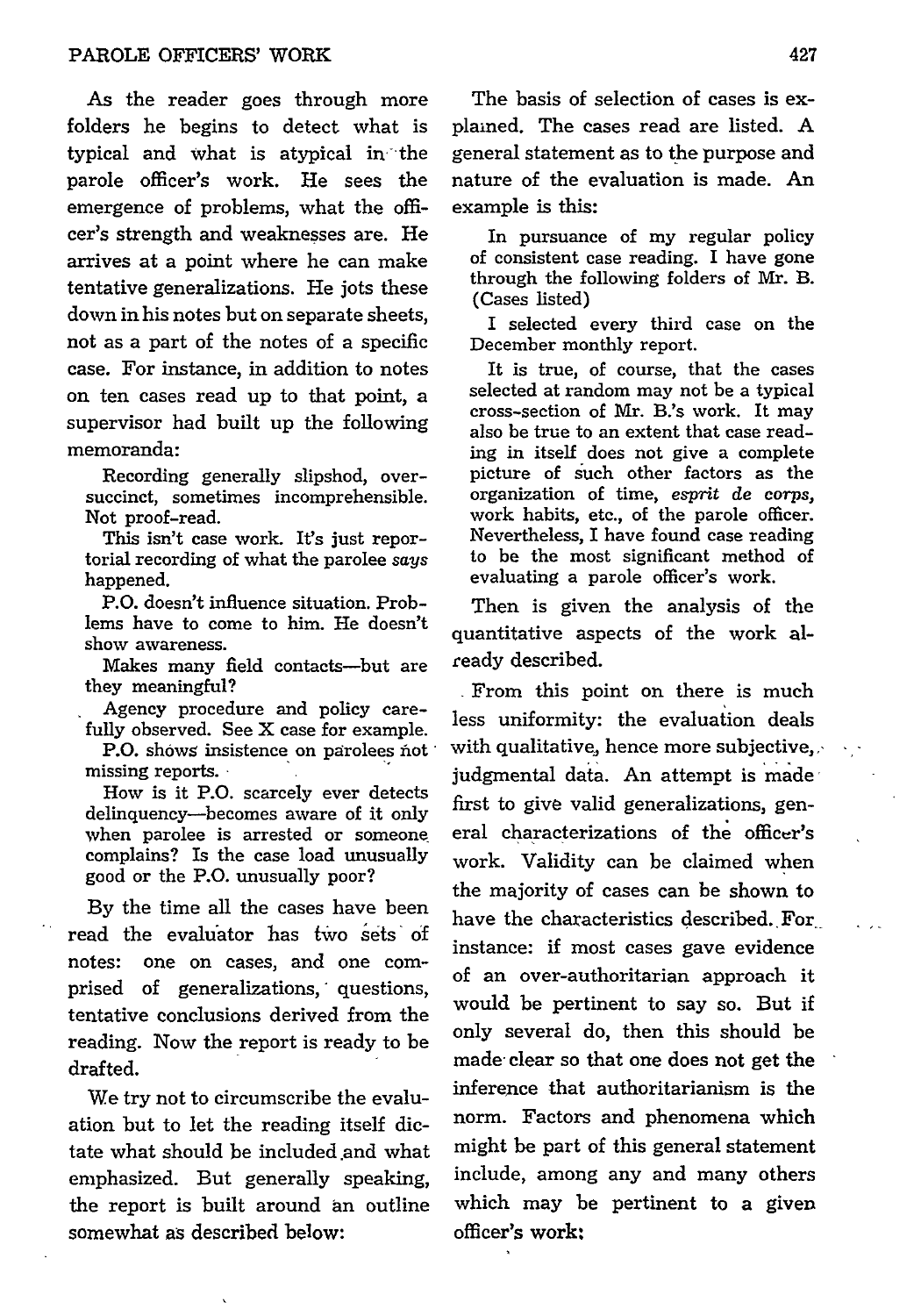- 1. Is there evidence of knowledge of case work?
- 2. Is there a case work approach? The case work attitude?
- 3. Are case work techniques aptly utilized and applied?
- 4. Is there treatment--or principally collection of facts, investigation, tiagnoses, analysis?
- 5. What of the case work treatment? Is it manipulative? Environmental? "Leadership" type? "Therapeutic?"
- 6. Is treatment sensibly initiated? Is it relatively effective?
- 7. What biases does the parole officer show, if any? Is he balanced, fair, understanding, prejudiced, erratic, explosive, etc.?
- 8. Is he too trusting? Too suspicious? Too authoritarian? Too passive?
- 9. What can be said about his interviewing? Is he able to establish a satisfactory relationship? Is he interested in personality? Does he influence the situation? How? Is he a dynamic part of the process?
- 10. Is his focus the parolee? Or the family unit? Is he interested in relationships?
- 11. Does he receive a satisfactory balance in his two-fold function of protection of society and case work service to the individual?
- 12. Is he alert to symptoms of delinquency?
- 13. Does he know what is going on?
- 14. Does he follow up problems satisfactorily?
- 15. Are parolees allowed, within proper limits, to take responsibility for their actions?
- 16. What about the officer's work in connection with delinquencies, suspicions, evidence of recidivism?
- 17. Are community resources adequately known and used?
- 18. Is there adequate verification and authentication of data when necessary?
- 19. In general: are we dealing with a case worker, a policeman, a clerk? Is the approach realistic, sentimental, "tough?" Is it "goody-goody," ordering and forbidding, etc.?

#### Recording

- 1. Is recording lucid? Grammatical? According to acceptable form? Is it proof-read? Is it too succinct, too lengthy?
- 2. Do the people dealt with emerge as personalities?
- 3. Is there sufficient indication of process?
- 4. Is the parole officer's role in the relationship always clear?
- 5. Are developments clearly portrayed?
- 6. Are sources and validations clear?
- 7. Is correspondence satisfactory? In accordance with policy? Promptly answered?

#### *Procedure and Policy*

- 1. Does the parole officer adhere to office policy and proper procedure?
- 2. Does he see to it that his parolees do?
- 3. Do there seem to be conflicts in his mind regarding what is expected of him? How and where does he show it? Does it communicate itself to others? To his parolees?
- 4. How does he handle parolees' conflicts and resistances with reference to rules of parole? Does he take responsibility for the rules and policies or ascribe them to "the boss?"
- 5. Does the officer accept responsibility for carrying out policies, or is he vaccilating, etc.?
- 6. Does he take responsibility and make decisions in consonance with policy, or does he pass these on to the supervisor? Or does he blame the supervisor for decisions with which he is not in agreement? Does he communicate such an attitude to parolees?

#### *Organization*

- 1. Are cases dictated on consistently, or at infrequent intervals?
- 2. Does the folder give evidence of good work organizations? Poor organization?

The evaluation expresses itself first in a generalization arising out of the notes on case reading with some or all

 $\parallel$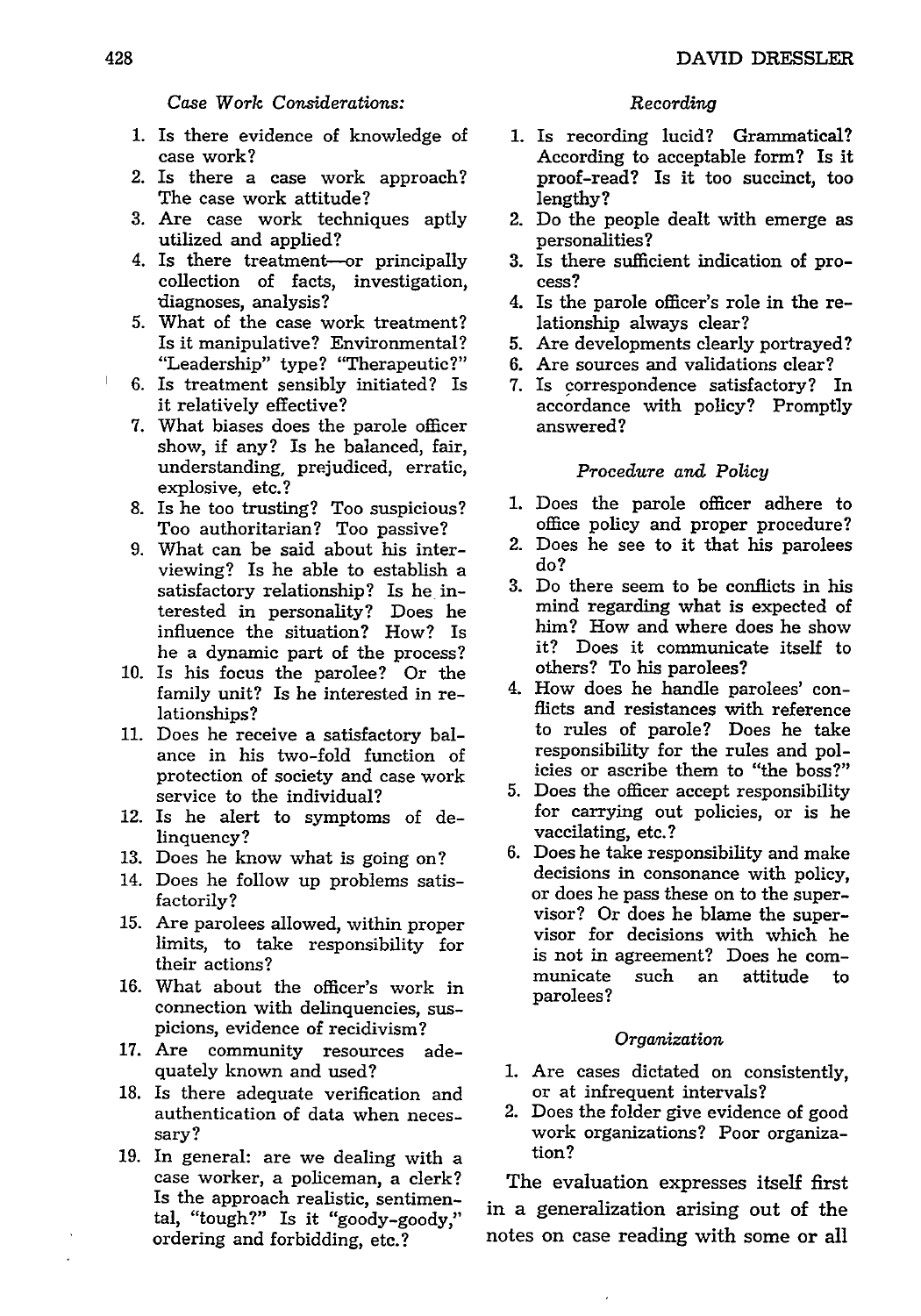of these factors in mind. Such a general evaluative statement will, of course, take on meaning and validity only if corroboration is given later by reference to specific cases together with indication as to which examples are atypical and which representative of the norm.

One set of generalizations in an evaluation of a parole officer's work follows:

Qualitatively, Mr. C. seems definitely to have a case work approach and to be mature in it. His strong point, in fact, seems to be his intelligent case work approach, particularly in interviewing, in which he shows what he is about, thinks clearly, and makes his records clear. To be sure, there is a difference between a case work approach and case work *treatment.* In the latter, Mr. C. is weaker. We are not often aware of the objectives of his treatment (sometimes it is questionable whether he has himself clearly articulated these in his own mind), and treatment, when it is found, is principally on the manipulative level.

Mr. C. seems to be quite active in the performance of manipulative case work -principally in those functions which can be performed from a desk such as telephoning for service, guidance, and advice given in interviews.

His weaker points seem to lie in poor coverage quantitatively and in the mechanics of his work. He is particularly poor in the latter. He fails to follow up matters which obviously require follow-up, etc. His inadequate coverage, therefore, plus his weakness in the mechanics of case work form a regrettable combination in that this seems to limit any influence he may have over a situation to what can be -accomplished from the office during interviews.

It is unfortunate, therefore, that, while Mr. C.'s skill in interviewing results in the accumulation of personality data, social data, information on inter-relationships within families, etc., little is

done with this away from the desk. The net result would seem to be that we have a parole officer equipped by understanding and temperament to utilize the case work approach; a parole officer who is activated by case work thinking; one who has simpatico and understanding along case work lines but who falls short in the treatment field because for one reason or another his tempo is too slow, his work habits too disorganized.

Sometimes I have the feeling Mr. C. is inclined to be too lenient-unjustifiably, as in the case of X, where he allowed the parolee to own a car though he had no license.

There is also a laxity in carrying out certain procedures. For instance: he is inclined to be lenient in the matter of reporting, and in some, but not all cases studied, he has failed to make the expected checks with Motor Vehicle Bureaus and Police Precincts. Moreover, I have found several instances in which men have been allowed to go out of the State without permission of the Chief Parole Officer. (Reference to particular cases).

There is too much willingness, evident throughout Mr. C's folders, in his interviews with parolees and families, to make "the administration"' responsible for everything-particularly those things which would be unpleasant to the parolee. Refusing to grant a motor vehicle license or permission to leave the State, for instance, are always placed at the door of people other than Mr. C. (Reference to particular cases). He thus would seem to be somewhat weak and even to vitiate his own meaning in a case work relationship-in that he is unwilling to take responsibility for the case work process.

As to his recording: Mr. C's entries are not always organized in accordance with Manual procedure but they are eminently clear; Mr. **C.** has a very good power of expression. He is a bit redundant in spots, and this may be one cause of waste of time, which is particularly serious in the instance of a man who is in any event of slow tempo. There is an unnecessary circumstantiality in some entries. Meaningless details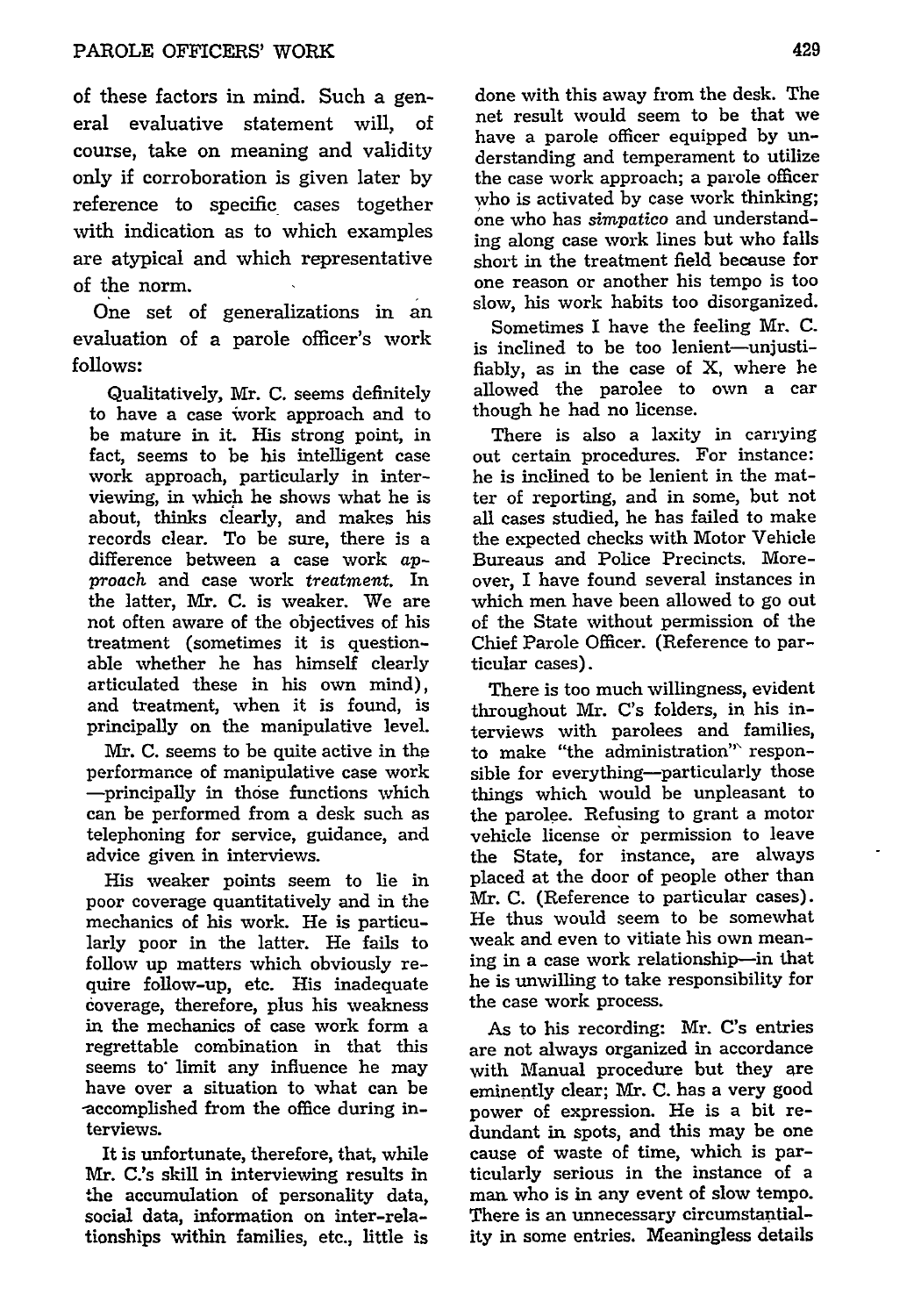are put in. For instance: he will tell us how he made a home visit, asked the superintendent what apartment the parolee occupied, went upstairs, turned left, rang the bell, then knocked, listened a while, knocked again, and someone opened the door. It would seem to me that all we are interested in here is that the officer visited the home and gained entrance. There will, of course, be cases in which it will be significant that it was necessary to knock a long time before there was a response but this was not such a case.

In another, instance the officer records that the parolee came to the office and Mr. C. was in a staff conference but left it because he considered it important to see the parolee. It would be quite enough to tell us the parolee came in and was interviewed.

On the whole, I would say Mr. C. has a good case work approach, utilizes some treatment techniques, has potentialities of making a fairly good worker. He has serious handicaps in that his tempo is slow, he lacks drive and he is poorly organized. Also, in delinquency phases of the work he is quite weak.

Another set of generalizations in the case of a parole officer who had entered the service with only one year of previous case work is given below.

One gets the feeling in reading Mr. E's cases that he is a consciencious, serious-minded, fair-thinking parole officer anxious primarily to fulfill his obligations to the community along crime prevention and law-enforcement lines. He seems scrupulous in requiring his men to adhere reasonably to the rules and regulations of parole and he himself gives evidence of being careful, thoughtful and scrupulous in following regulations which parole officers are expected to carry out.

His thinking processes are good in that he knows what is going on, or at least insists on trying to find out, checks intelligently and does not leave unresolved questions in mid-air. Perhaps he is a little too direct in ordering and forbidding so that he might be giving less consideration than desirable to the prob-

lem of the conditioning of behavior. In other words: there is some reason to feel Mr. E. would assume that, because he instructs a parolee to act in a given way, that parolee should immediately begin acting that way even if his nature and personality have not yet been conditioned along those lines. To be sure, this is often necessary when we are dealing with serious matters when delinquency may be the end result of failure to follow instructions and I most certainly would offer no criticism but I think that here and there I find indications that, in the deeper-lying attitudes and reaction-patterns, Mr. **E.** has a tendency to expect immediate results from the ordering and forbidding technique.

Of course this means that the officer is active and insistent upon influencing the situation-a fact which is not always present in the work of other parole officers. This is laudable but sometimes not the best case work in that it is too direct, too insistent and flies in the face of human nature.

I am not at all sure that my statement is fair; I know the immediate supervisor is much more familiar with Mr. E's thought processes.

There is a careful adherence to office procedure and policy outside **cf** the fact that I find no routine motor vehicle or police checks. (Reference to particular cases). But Mr. **E.** is on the alert for violations; he warns his men in advance what his attitude will be if they follow certain courses of conduct; he is quick to discover and evaluate suspicious activity. But I am wondering whether his slight tendency toward rigidity may not make it difficult for him to gain the confidence of his parolees?

On the whole, then, I get the impression, which may have little or no basis actually, that Mr. E. is somewhat more interested in a careful check for potential recidivism than he is in case work treatment. This is borne out somewhat by the finding that, while his folders do give some social data, some evaluation of personality and family inter-relationships, some description of personal attitudes, there is not a great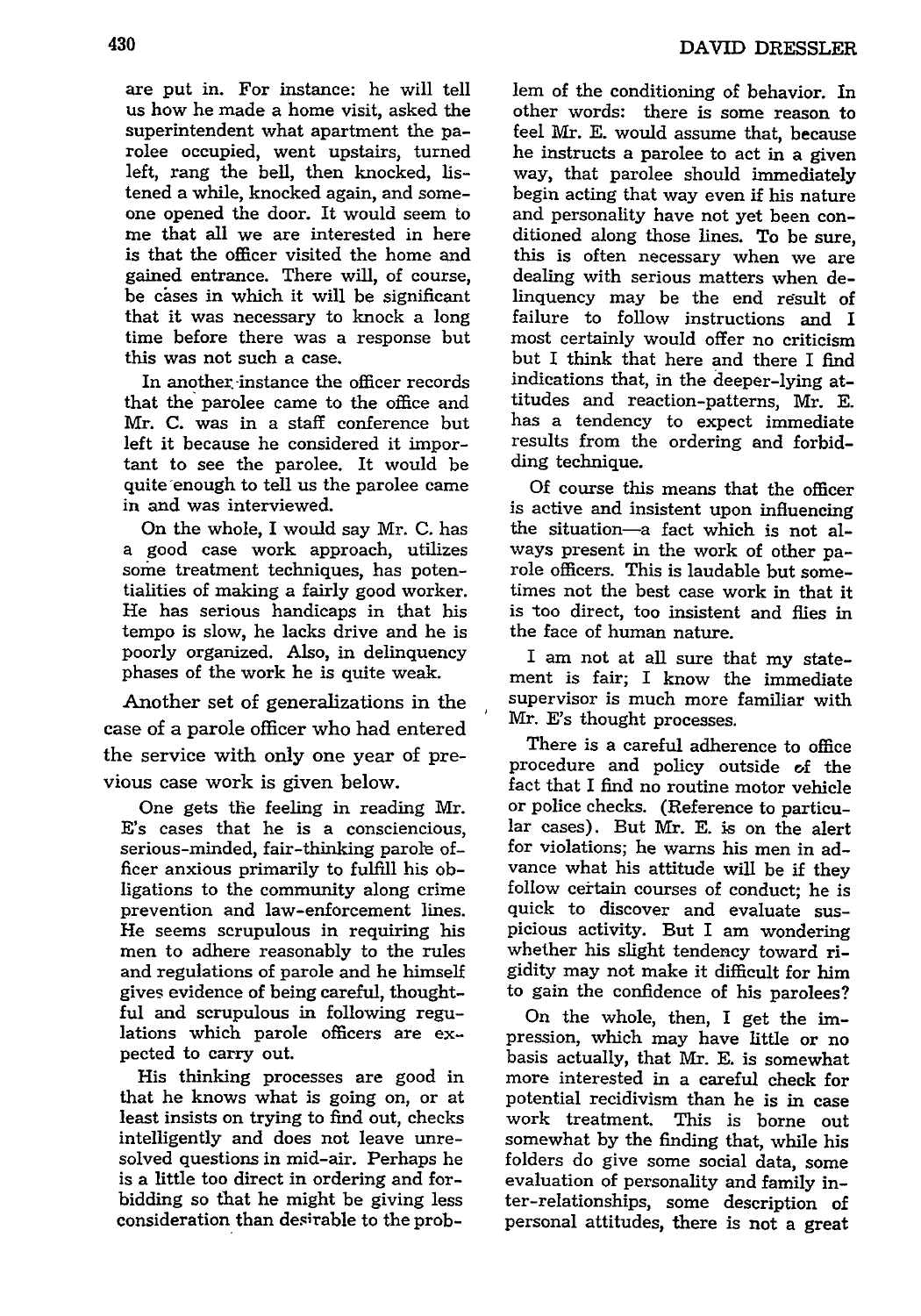deal of this. On the other hand there is always, when the situation arises, intelligent initiation of contacts with social agencies and adequate followup.

Recording is very clear, free from redundancy yet not too meager although it is inclined to be principally factual and not analytical.

Now it is necessary to support the generalizations with material from specific cases. For each case read, pertinent data from the notes are extracted to give a somewhat running account of salient developments. These are not complete case summaries; they are characterized **by** the pointing up of the factors pertinent to the evaluation, e.g.:

A particularly dangerous situation with reference to poor coverage occurs in the case of John Due. Here we are dealing with a person in a temporary shelter and our experience should have indicated that these home programs are often unsatisfactory and lead to discouragement and eventual absconding -yet the parole officer, who makes a prompt visit to the shelter twelve days after release (in March **1938),** waits until June 2, 1938 to make the next one and October **11, 1938** for the final one!

The initial interview is routine and not very adequate. There is a good follow-up with reference to the parolee's attempt to collect some insurance due him but when he does collect this money he merely tells **Mr.** B. he put the money in a bank. This is never checked. On **3/22/38** the parolee asks permission to use some of his release money to repay a loan. There are no details as to how much the loan is, where it was taken out, when, or why, and there is no follow-up... This, I should say, is an example of the rather superficial approach employed **by** Mr. B. in many of his cases.

Frequently the case material is quite detailed as in the following:

In the case of *Harry Roe,* coverage is unsatisfactory quantitatively. (Here follows an analysis of dates **of** visits.)

Employment verifications occur with somewhat greater frequency although the great majority are telephonic verifications... (Here follows an analysis).

Leniency with reference to reporting is obvious. (Here follows four pages detailing the failures to report, the reasons given **by** the parolee, the followup, or absence of it, **by** Mr. B.)

The initial interview is disappointing. It fails to state even where the parolee is to live, work, or any single thing called for in the Manual. We do not even know when the parolee is next to report. Some of the entries are so garbled that it is impossible for me to understand them.

Mr. B. himself investigated the **job** offer on which this man was released and yet, in the first interview, when the parolee indicates he expects to open a business, Mr. B. does not even ask why the pre-parole **job,** approved **by** the Board, is not being considered. He merely writes what the parolee says.

On **4/17/36** the parolee tells Mr. B. he was subpoenaed in a murder case but Mr. B. does not record and apparently does not know, where or when or why-and he never finds out. I regard this not so much as lack of interest on Mr. B's part as an indication of his apparent difficulty in coping with the problems he confronts.

There are some personality data in the folder but what use is made of it for treatment?

The parole officer is naive and would seem to lack a complete understanding of his function in the entry **12/23/36.** The parolee says the Division "goes to great pains to psychoanalyze parolees" and he wants to know why we do not do the same for parents. Parole Officer reminded him "that this is done as well as the other." (Personally, I am not aware that anyone on our staff is qualified to do psychoanalysis.)

Mr. B. would seem to have inadequate skill and grasp in approaching this matter. The parolee tells him his father is insane-that he has arteriosclerosis of the brain. The parolee fears his father, who has been diagnosed as insane **by** physicians, according to the